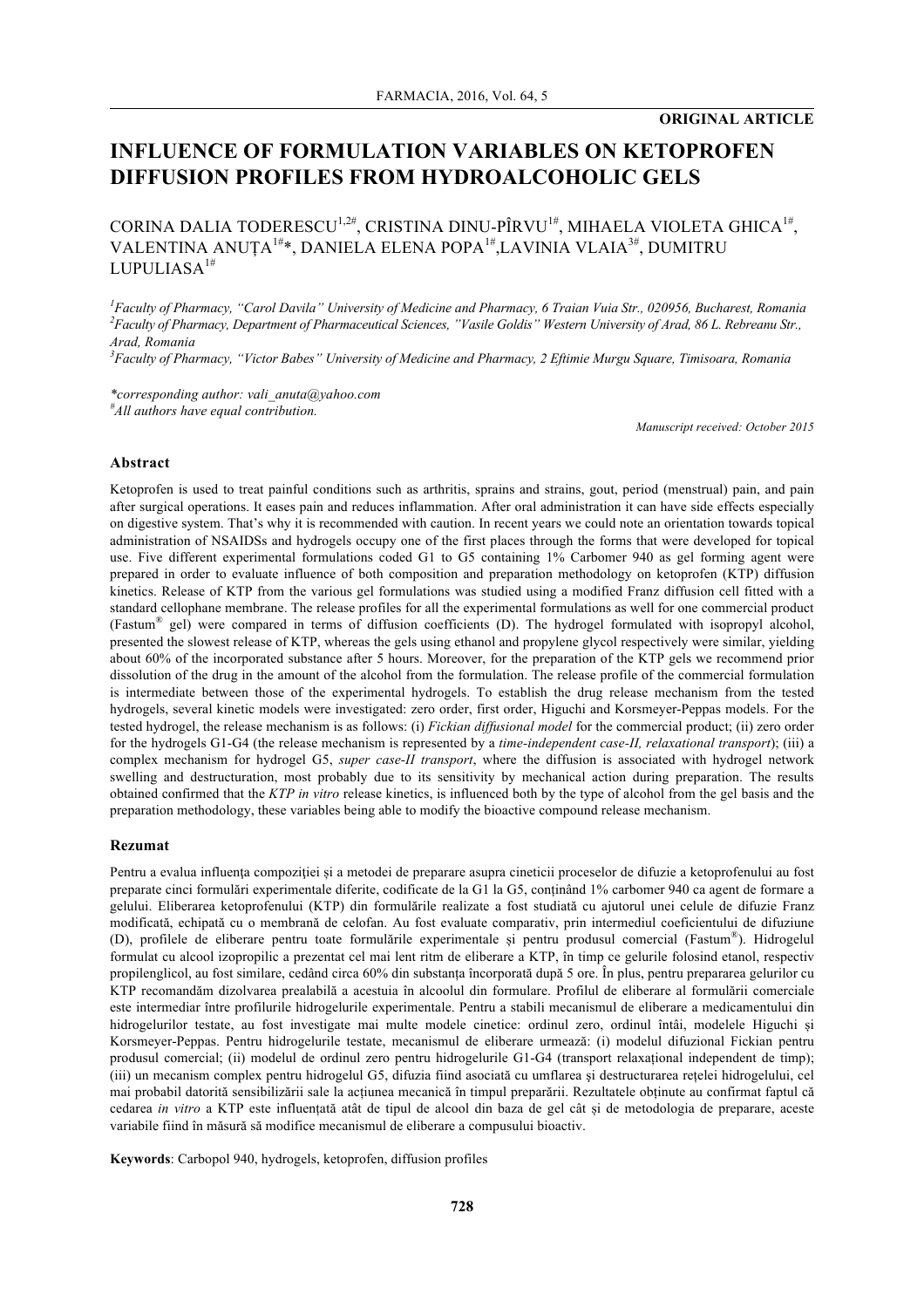# **Introduction**

It is well known the importance of administering NSAIDs in the treatment of various aches, in osteoarticular therapy [1-3]. A member of this class is KTP. It is recommended in the symptomatic treatment of inflammatory diseases, metabolic or degenerative, in the treatment of rheumatoid arthritis, osteoarthritis and ankylosing spondylitis. It shows potent inhibitory effects on prostaglandin synthesis by inhibition of both cyclooxygenase and lipoxygenase. It alleviates mild and moderate pain [4-6].

Ketoprofen is a 2-arylpropionic acid derivative non-steroidal anti-inflammatory drug (NSAID) and shows strong analgesic and anti-pyretic effects. It is one of the most interesting compounds and is widely used in the treatment of rheumatoid arthritis, osteoarthritis, ankylosing spondylitis and abdominal cramps associated with menstruation. Recently, additional interest in KTP lies in their possible therapeutic benefits in the prevention of various cancers including colorectal and lung cancers and even in the treatment of neurodegenerative disorders such as Alzheimer's disease and Parkinson's disease [7]. In powder form, KTP is stable at room temperature. The  $pK_a$  of ketoprofen in water is 4.45. The percentage of un-ionized form at pH 4.8 (acid mantle of skin) is 30.88. The  $pK_a$  affects skin permeability, as skin permeability of a drug increases with the increasing of the un-ionized fraction. The partition coefficient (log P) of ketoprofen in buffer pH 7.4 is 0.97 and the calculated log P is  $2.81$  [7, 8].

The pharmacokinetic data show that oral gastrointestinal absorption is good. In oral dosage form, the absorption of ketoprofen is rapid and almost completed, with peak concentration occurring at 0.5 - 2 h [9]. The absolute bioavailability of ketoprofen is about 92% for oral administration. It diffuses into the synovial fluid, where it develops high concentrations. It is metabolized primarily in the liver and it is excreted through kidney. Percutaneous administration of 50 - 150 mg ketoprofen generates plasma concentrations of 0.08 to 0.15 µg/mL, 5-8 hours after application [7, 9-11].

Ketoprofen causes gastrointestinal disturbances, peptic ulceration with bleeding, if present in large doses in gastrointestinal tract upon oral administration [12, 13]. The topical application can assure higher local concentration of the drug at the site of initiation of the pain with lower or negligible adverse effects [7, 14]. Therefore, as an alternative to oral administration, the forms with topical administration are frequently recommended.

In the last twenty years, the gels and especially hydrogels have been extensively studied as semisolid pharmaceutical formulations capable of ensuring efficient delivery of drug for oral, rectal, vaginal, ocular, cutaneous or subcutaneous administration.

Thus, hydrogels have become widely used in biomedical and pharmaceutical fields as carriers system and biomedical devices because of their biocompatibility, the molecular network structure, the stability of bioactive compound built, the ease of application, the adverse reactions low incidence and their good tolerability [15]. More, using hydrogels as vehicles is justified by the fact that their high water content diminishes the irritability and markedly increases the patient compliance [16-17].

Carbomers are most suitable for topical formulation due to their numerous advantages that their usage brings: safety and efficiency – they are usable for long periods of time and they are considered to be safe and efficient in formulations for gels, lotions and creams; they are highly tolerated, without producing any local irritations and without causing sensitivity to repeated administration; they are an excellent vehicle for the drugs as they do not influence its biologic effects – due to their large molecular mass, they are unable to penetrate the skin and they can't affect the drug activity; they present excellent thickening, a good suspension and better emulsifying in topical formulations properties [18]. The adequate viscosity, for small values of the polymer concentration, the efficient suspension of the drug, the increased density and the low thixotropy, as well as the product clarity are the reasons for which, out of practical and esthetical considerations, the formulations which contain carbomers are preferred. By considering the above factors, the present study intends to develop the ketoprofen topical formulations using Carbopol 940 as a gelling agent to overcome the gastric side effects, and also to assure an appropriate release rate and achieve the therapeutic benefit.

The present study followed on one hand the influence of the type of alcohol on physicochemical properties of the experimental Carbopol based gels and on the other hand the influence of the KTP incorporation method on the same characteristics.

# **Materials and Methods**

# *Materials*

Carbomer 940 (Carbopol 940<sup>TM</sup>) was purchased from Alpha-Pharma (Zwevegem, Belgium). Ketoprofen (KTP, purity  $\geq$  98%), glycerol and triethanolamine (TEA) were obtained from Sigma-Aldrich (St. Louis, MO, USA), whereas isopropyl alcohol, ethanol and propylene glycol (PG) were produced by Merck KGaA (Darmstadt, Germany). Double distilled water was used throughout the study. All the other reagents were of analytical grade, purchased from different commercial suppliers and used without further purification. Fastum® gel from Menarini Manufacturing Logistics and Services S.R.L (Italy) was the industrial hydrogel selected in the present study.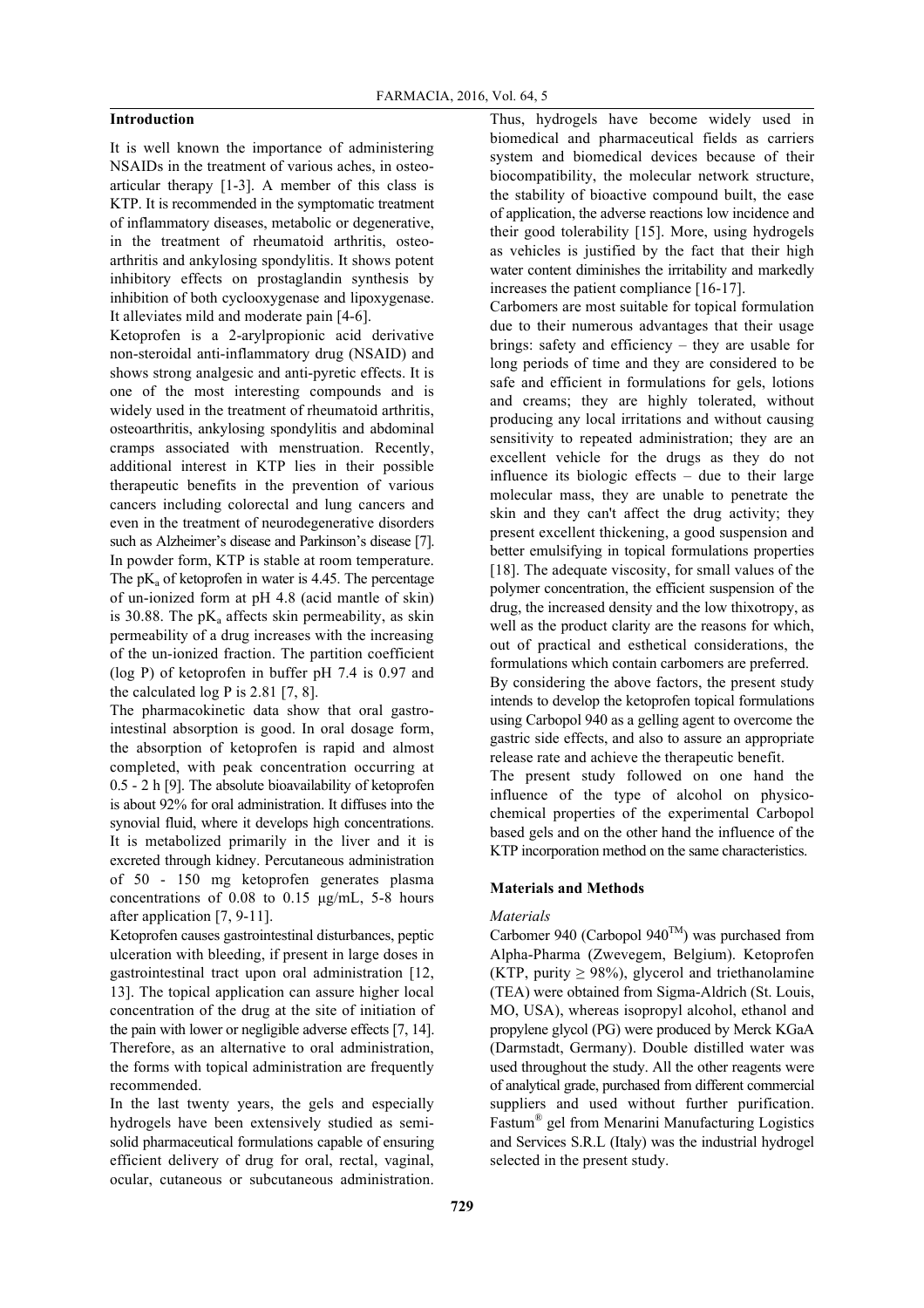# *Preparation of hydrogels*

Five different experimental formulations coded G1 to G5 containing 1% Carbomer 940 as gel forming agent (Table I) were prepared in order to evaluate influence of both composition and preparation methodology on ketoprofen diffusion kinetics.

#### **Table I**

Composition and codification of the experimental ketoprofen hydrogels

| <b>Component</b>            | G1  | G <sub>2</sub> | G3  | G4  | G5  |
|-----------------------------|-----|----------------|-----|-----|-----|
| Ketoprofen                  | 2.5 | 2.5            | 2.5 | 2.5 | 2.5 |
| Carbomer 940                |     |                |     |     |     |
| <b>Glycerol</b>             | 12  | 12             | 12  | 12  | 12  |
| <b>Ethanol</b>              | 50  |                |     |     |     |
| <b>Isopropyl</b> alcohol    |     | 50             |     | 50  | 50  |
| Propylene glycol            |     |                | 50  |     |     |
| <b>Triethanolamine</b>      | 0.2 | 02             | 0.2 | 02  | 0.2 |
| <b>Water</b> <i>a.s.</i> ad | 100 | 100            | 100 | 100 | 100 |

Preparation of the experimental hydrogels was based on a previously reported composition and method [13, 15]. For each formulation, 1 g of the gel forming agent (Carbomer 940) was slowly sprinkled into a beaker containing 30 mL distilled water under mild agitation. The obtained uniform dispersion was allowed to hydrate for 24 h. Then, 12 g of glycerol were added. Approximately 0.2 g triethanolamine were further used in order to neutralize the free carboxylic acid groups of Carbopol 940 to a pH value of 6 - 6.5.

In order to incorporate the active substance into the experimental formulations, 2.5 g ketoprofen were dissolved in 50 mL of different short chain alcohols, *e.g.* ethanol (G1), isopropyl alcohol (G2) and propylene glycol (G3) respectively. The obtained alcoholic solutions of were mixed with the previously prepared gel bases, under mild agitation at 25 rpm and the resulting hydrogels were adjusted to 100 g by further adding purified water.

Formulations G2, G4 and G5 were identical in terms of qualitative and quantitative composition, but different preparation methodology was employed, in order to induce different thermodynamic activity for the active compound: the macromolecule was allowed to soak and hydrate into the KTP hydroalcoholic solution in case of G2 formulation, the KTP alcoholic solution was slowly incorporated into the hydrophilic gel base in case of G4, whereas G5 was obtained by simple dispersion of the active compound into the hydro-alcoholic matrix.

All samples were allowed to equilibrate for 48 hr at room temperature prior to further evaluation.

*In vitro release kinetics study of ketoprofen from the experimental gels*

Release of KTP from the various gel formulations was studied using a modified Franz diffusion cell with an effective diffusional area of  $7.55 \text{ cm}^2$  in which a standard cellophane membrane was fitted.

1 g of gel was saline (pH 7.4) homogenously spread on the donor side of the cell, whereas freshly prepared phosphate buffer served as receptor medium in the experiments. The receptor medium was continuously stirred by a rotating Teflon coated magnet. The temperature was maintained at 37°C by using a circulating water jacket. All the membranes were pre-wetted in the receptor medium for 60 minutes before use.

Sample (5 mL) were withdrawn at predefined time intervals up to 420 minutes, and replaced with equal amounts of fresh dissolution media. The amount of ketoprofen released at each time interval was determined spectrophotometrically at  $\lambda_{\text{max}}$  = 254 nm against blank receptor medium. All analyses were performed in triplicate.

*Data analysis*

All experiments were run in triplicate. The release profiles for all the experimental formulations were compared in terms of diffusion coefficients (D). The results were expressed as mean  $\pm$  standard deviation. The data were compared by one way analysis of variance (ANOVA) followed by Turkey's HSD multiple comparison test. A level of significance of  $p < 0.05$  was considered.

In order to study the transport mechanism from the experimental hydrogels, different diffusion models were considered to fit the experimental data up to 60% KTP released [19, 20] *i.e.* zero order kinetics, first order kinetics, Higuchi and Korsmeyer-Peppas [21] models (Tabel II).

# **Table II**

Mathematical equations of the evaluated kinetic models

| Kinetic model               | Ecuation*                                     |
|-----------------------------|-----------------------------------------------|
| <b>Zero order kinetics</b>  | $F = k_0 * (t - T_{lag})$                     |
| <b>First order kinetics</b> | $F = 100 * \{1 - Exp[-k_1 * (t - T_{lag})]\}$ |
| <b>Higuchi</b>              | $F = k_H * (t - T_{la}) \, \gamma 0.5$        |
| <b>Korsmeyer-Peppas</b>     | $F = k_{KP} * (t - T_{loc}) \gamma n$         |

 $# - k_0, k_1, k_H, k_{KP}$ , represents constant values specific to each kinetic model,  $T_{\text{lag}}$  – latency time of the release, n – diffusional exponent, dependent on the geometry of the release system and of the release mechanism.

Experimental data were analysed by a nonlinear leastsquares regression, using the value of the coefficient of determination as model selection criteria.

However, since a larger number of model parameters could lead to a higher probability of obtaining a better R-squared value, the use of a discriminatory criterion to effectively compare models with a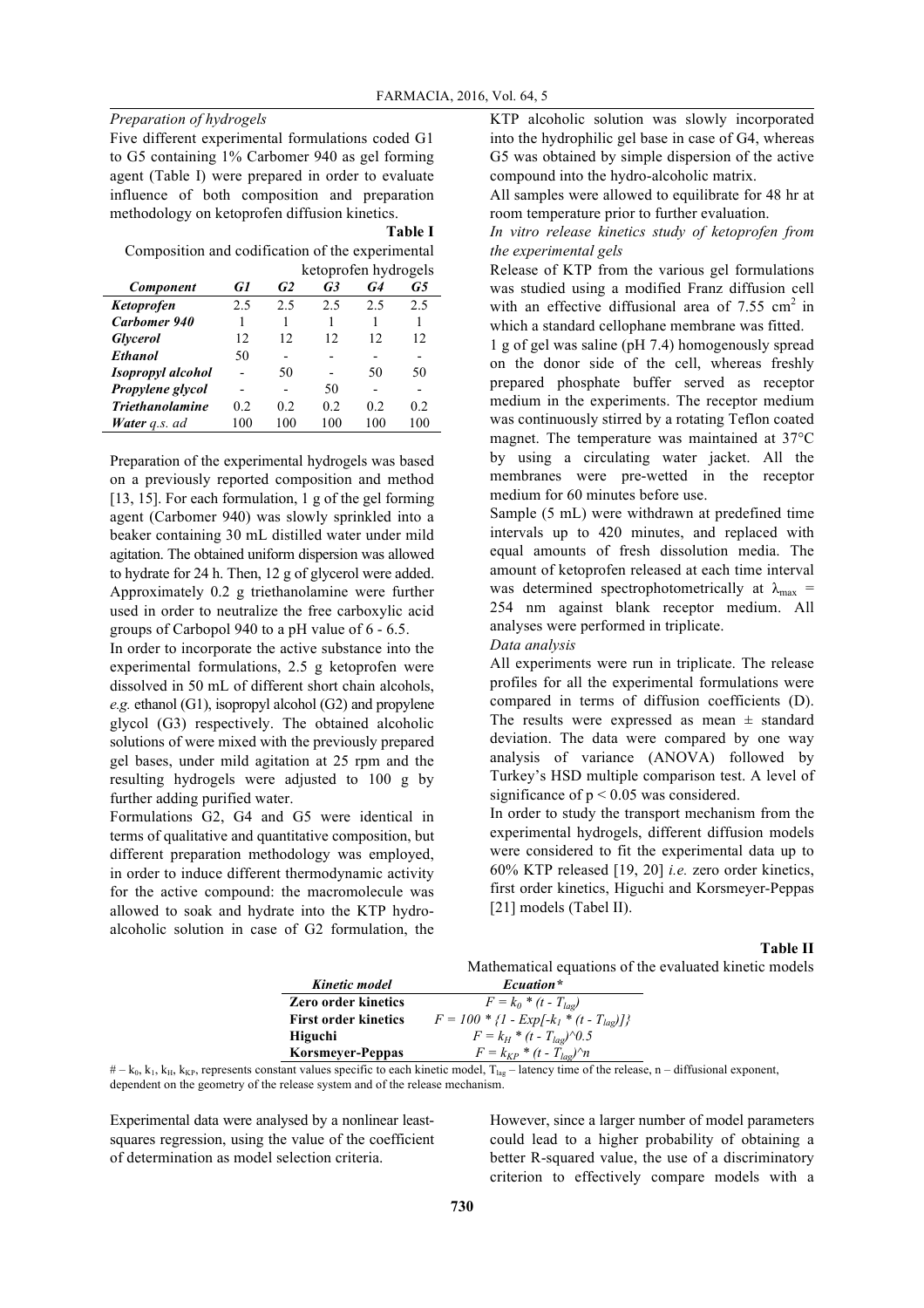different number of parameters was also considered. For this reason, the Akaike Information Criterion (AIC) was applied, since effectively penalizes the model for having too many variables and offers the best trade-off between maximizing the R-squared value, and minimizing the number of predictors in the model.

The AIC can be defined as  $AIC = N \ln(WSS) + 2p$ [22] where N is number of experimental data points, WSS is the weighed sum of squared residuals and p is the number of parameters. The model with the minimum value for the AIC is the one which, statistically, describes the best the drug release mechanism.

# **Results and Discussion**

All the prepared gel formulations were transparent viscous preparation with a smooth and homogeneous appearance, and very good skin spreadability and pH ranging between 6 and 6.2.

*Influence of the nature of the alcoholic component on the diffusion profiles and kinetic parameters of KTP release from the experimental hydrogels*

The *in vitro* release of KTP expressed as cumulative percent of drug released in time from the G1-G3 formulations is presented in Figure 1.

The release profiles of KTP from the selected formulations were compared in terms of diffusion coefficients (D) by one way analysis of variance (ANOVA) followed by Turkey's HSD multiple comparison test. A level of significance of  $p < 0.05$ was considered.



**Figure 1.**

Cumulative release of KTP from the G1-G3 experimental hydrogels  $(n = 3)$ . Error bars represent the standard deviation (SD)

Plotting of the amount diffused per unit area  $(mg/cm<sup>2</sup>)$  as a function of the square root of time allowed drug diffusion coefficient in the semisolid matrix (D) to be obtained from the straight line slope (Figure 2), using the Higuchi adaptation of the Fick's first law of diffusion, considering that KTP is totally in solution in the gel matrix:

$$
q = 2C_0 \sqrt{\frac{D \cdot t}{\pi}}
$$

where q represents the amount of drug released into a sink medium per surface unit,  $C_0$  is the drug concentration into the matrix and D represents diffusion coefficient of the drug through the matrix [23].



*In vitro* KTP cumulative diffusion profiles in pH 7.4 PBS, using a cellophane membrane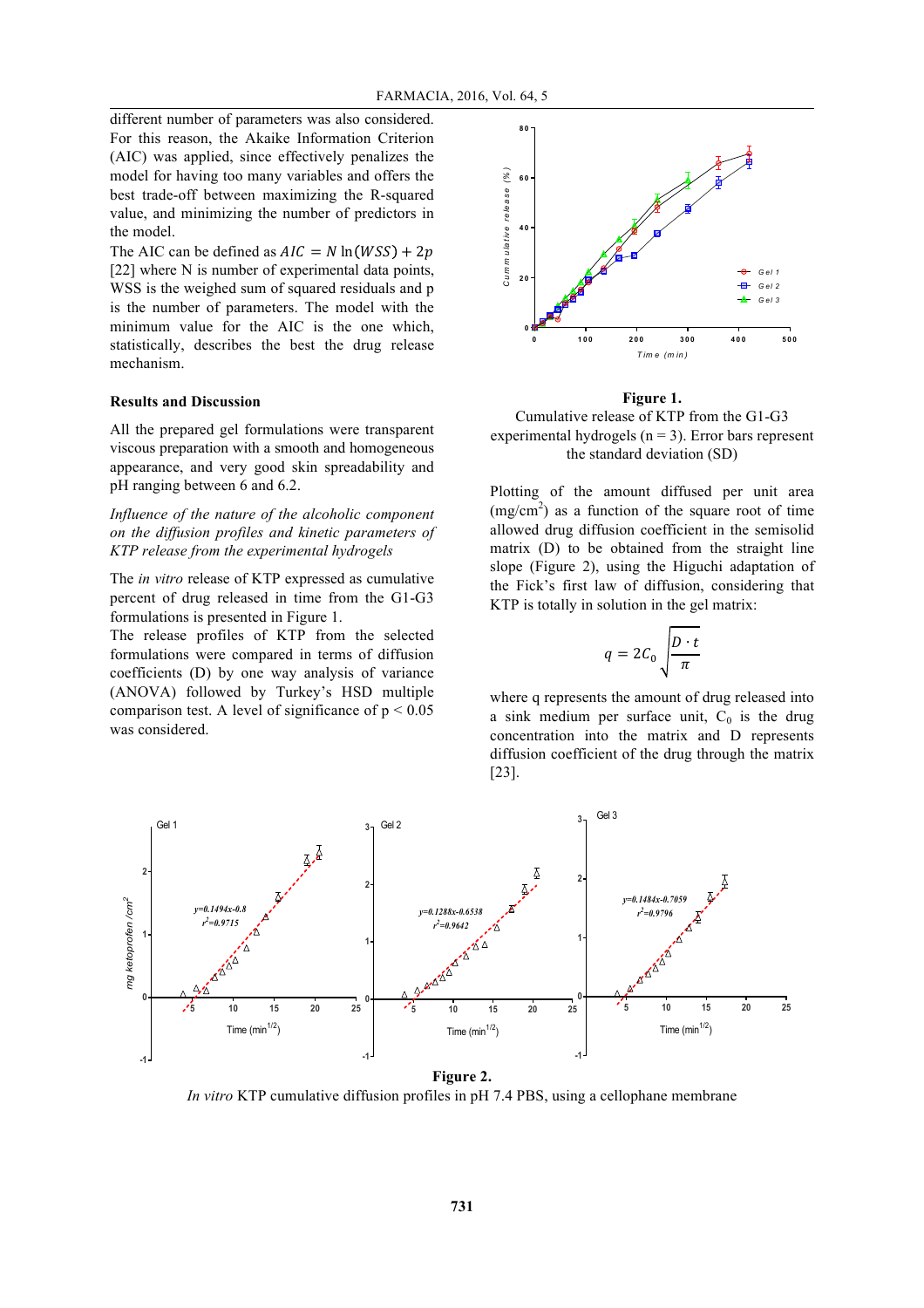#### **Table III**

| Code of experimental formulation | Diffusion coefficients $-D \pm SD^* 10^5$ (cm <sup>2</sup> /min) | Time lag - $T_{lag}$ (min) |
|----------------------------------|------------------------------------------------------------------|----------------------------|
| Gel 1                            | $2.81 \pm 0.29$                                                  | 28.65                      |
| Gel 2                            | $2.09 \pm 0.23$                                                  | 25.76                      |
| Gel 3                            | $2.77 \pm 0.25$                                                  | 22.56                      |





95% confidence intervals for the difference of means of the diffusion coefficients for the G1 - G3 hydrogels

Based on experimental data we found that the value of D increases in the order G2 < G3 < G1.

Also, the diffusion from the G2 formulation  $(D = 2.09 \pm 0.23$  cm<sup>2</sup>/min) is significantly slower from both G1 ( $D = 2.81 \pm 0.29$  cm<sup>2</sup>/min) and G3  $(D = 2.77 \pm 0.25 \text{ cm}^2/\text{min})$ , while G1 and G3 formulations are similar in terms of diffusion coefficients.

As a conclusion, the hydrogel formulated with isopropyl alcohol, presented the slowest release of KTP, whereas the gels using ethanol and propylene glycol respectively were similar, yielding about 60% of the incorporated substance after 5 hours.

*Influence of incorporation technique on diffusion profiles and kinetic parameters of KTP release from the experimental hydrogels*

The *in vitro* release of KTP expressed as cumulative percent of drug released in time from the G2, G4 and G5 formulations is presented in Figure 4.

The release profiles of KTP from the selected formulations were compared in terms of diffusion coefficients (D) by one way analysis of variance (ANOVA) followed by Turkey's HSD multiple comparison test. A level of significance of  $p < 0.05$ was considered.

It was noticed that the value of D increased in the following order  $G5 < G4 < G2$ , but statistically significant differences are recorded only between G5 and G2.



**Figure 4.**

Cumulative release of KTP from the isopropyl alcohol experimental hydrogels ( $n = 3$ ). Error bars represent the standard deviation (SD)



**Figure 5.**

95% confidence intervals for the difference of means of the diffusion coefficients for the G2, G4 and G5 hydrogels

This behaviour could be due to a possible precipitation of KTP when the alcoholic solution is added over the gel basis (case of the G4 gel) or to an incomplete solubilisation and to an eventually mechanical destructuration of the gel basis during the preparation (case of the G5 gel). Based on the experimental data, for the preparation of the KTP gels we recommend prior dissolution of the drug in the formulation alcohol.

**Table IV**

Value of the KTP diffusion coefficients for the G2, G4 and G5 experimental hydrogels

| Code of experimental formulation | Diffusion coefficients $-D \pm SD^* 10^5$ (cm <sup>2</sup> /min) | Time lag $-T_{las}$ (min) |
|----------------------------------|------------------------------------------------------------------|---------------------------|
| Gel 2                            | $2.09 \pm 0.23$                                                  | 25.76                     |
| Gel 4                            | $1.62 \pm 0.22$                                                  | 21.37                     |
| Gel 5                            | $1.23 \pm 0.19$                                                  | 27.50                     |
|                                  |                                                                  |                           |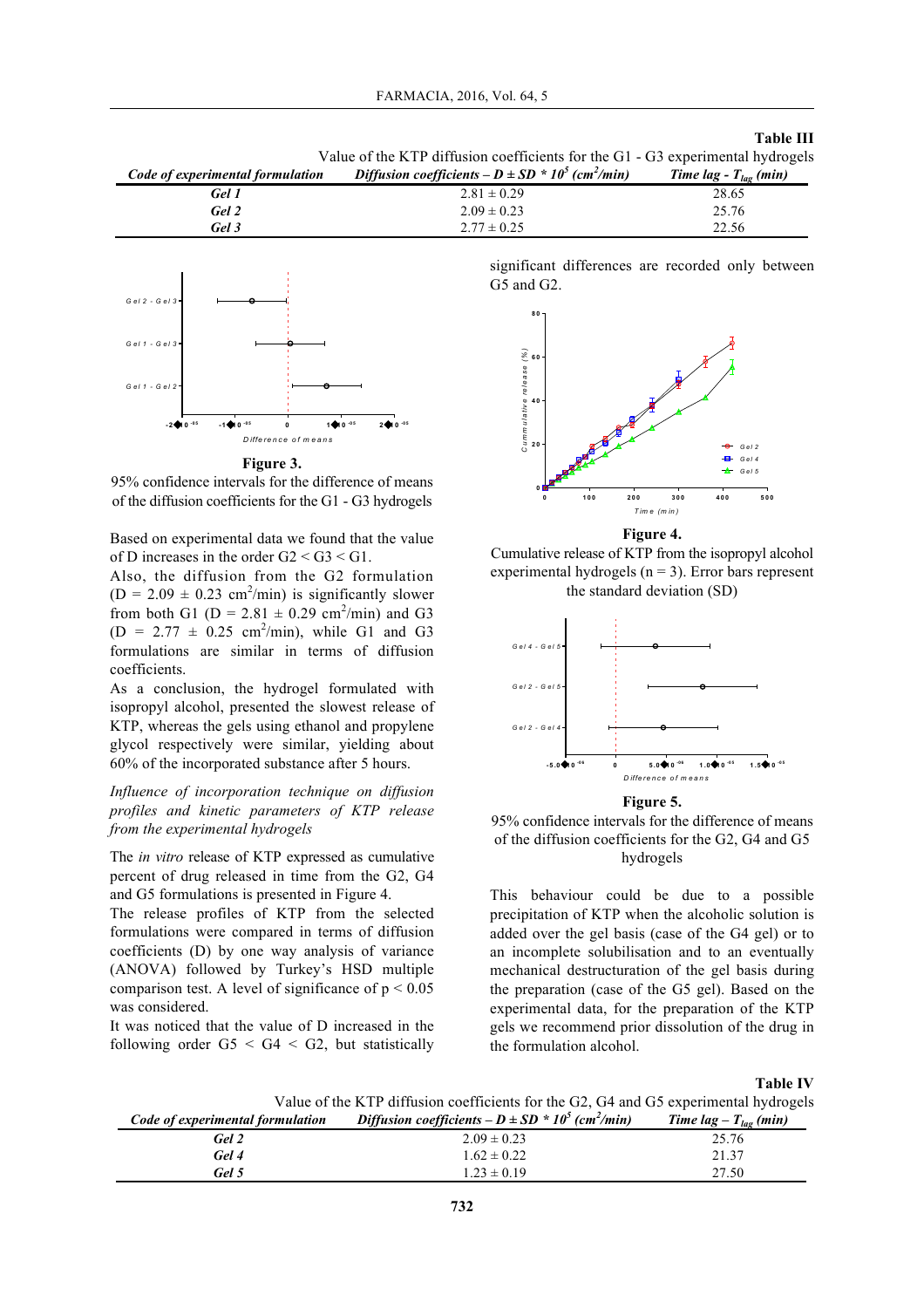*The in vitro performance comparison of the experimental and commercial hydrogels* 

The release profile of the commercial formulation is intermediate between those of the experimental hydrogels. The value of D is practically identical to the one obtained for the hydrogel G2 containing isopropyl alcohol in formulation. The kinetic profiles are almost superposable up to 5 hours of experiment, followed by a slower release from the commercial formulation, while the release from the gel G2 remains constant and follows an apparent zero order kinetics. The gels containing ethanol and propylene glycol present values of D significantly higher compared to commercial formulation, leading to a faster release, which could recommend them for the treatment of acute pain. The diffused amount of KTP is significantly higher for G1 and G3 gels in comparison with commercial formulation Fastum® gel (about 70% *versus* 50% after 7 hours of experiment).



Comparative evaluation of KTP diffusion profiles

from the tested hydrogels

|                                  |                                                                          | <b>Table V</b>            |
|----------------------------------|--------------------------------------------------------------------------|---------------------------|
|                                  | Value of the KTP diffusion coefficients for the all the tested hydrogels |                           |
| Code of experimental formulation | Diffusion coefficients $-D \pm SD^* 10^5$ (cm <sup>2</sup> /min)         | Time lag $-T_{lag}$ (min) |
| Gel 1                            | $2.81 \pm 0.29$                                                          | 28.65                     |
| Gel 2                            | $2.09 \pm 0.23$                                                          | 25.76                     |
| Gel 3                            | $2.77 \pm 0.25$                                                          | 22.56                     |
| Gel 4                            | $1.62 \pm 0.22$                                                          | 21.37                     |
| Gel 5                            | $1.23 \pm 0.19$                                                          | 27.50                     |
| Fastum <sup>®</sup> Gel          | $2.08 \pm 0.26$                                                          | 25.75                     |



95% confidence intervals for the difference of means of the diffusion coefficients for the tested hydrogels

# *Evaluation of the release mechanism through mathematical modelling*

Mathematical modelling increases understanding of the drug release mechanism and contributes to reduce the number of experiments for the optimization of the formulation. For this purpose, several kinetic models were investigated [24]: zero order, first order, Higuchi and Korsmeyer-Peppas models.

In all cases, the fitting of the *in vitro* experimental kinetic profiles was performed using mathematical

expression of the drug released fraction as a function of time, described by each model (nonlinear fitting). The values of the rate constant and dissolution time-lag  $(T_{lag})$  were determined from the mathematical equation corresponding to the specific kinetic model.

In most cases Korsmeyer-Peppas model generated data that best approximated experimental parameters, as expected taking into account that this model involves a high number of parameters in comparison with classical models (zero order, first order, Higuchi). On the other hand one can mention that Korsmeyer-Peppas is an empiric model, able to describe different release models. The selection of a certain mechanism is based on the release exponent (n) values. Thus, for the tested hydrogel, the release mechanism is as follows: (i) *Fickian diffusional model* for the commercial product; (ii) zero order for the hydrogels G1 - G4 (the release mechanism is represented by a *time-independent case-II, relaxational transport*); (iii) a complex mechanism for hydrogel G5, *super case-II transport*, where the diffusion is associated with hydrogel network swelling and destructuration, most probably due to its sensitivity by mechanical action during preparation.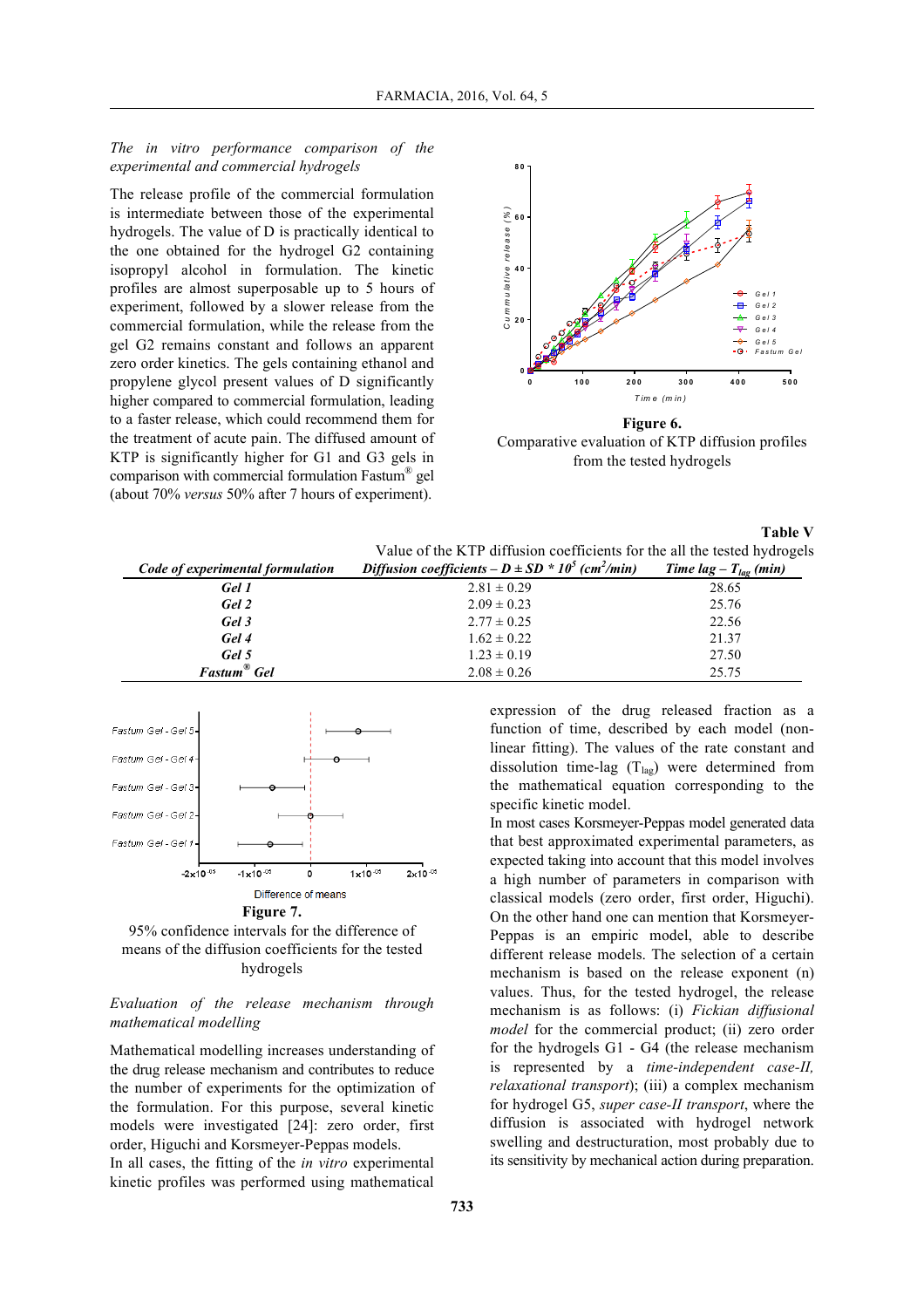### **Table VI**

The fitting parameters for the experimental data related to KTP release from the tested formulations using different diffusion kinetic models

| Parameter          | Gel 1  | Gel 2    | Gel 3  | Gel 4    | Gel 5     | <b>Fastum<sup>®</sup></b> Gel |
|--------------------|--------|----------|--------|----------|-----------|-------------------------------|
| Zero order         |        |          |        |          |           |                               |
| k0                 | 0.182  | 0.158    | 0.209  | 0.162    | 0.123     | 0.116                         |
| Tlag               | 3.493  | $-1.612$ | 2.854  | 1.673    | 4.428     | -76.664                       |
| Rsqr               | 0.9908 | 0.9971   | 0.9941 | 0.9974   | 0.9902    | 0.9517                        |
| <b>First order</b> |        |          |        |          |           |                               |
| k1                 | 0.003  | 0.002    | 0.003  | 0.002    | 0.002     | 0.002                         |
| Tlag               | 24.986 | 17.095   | 17.005 | 11.812   | 16.321    | $-31.844$                     |
| Rsqr               | 0.9814 | 0.9825   | 0.9946 | 0.9845   | 0.9704    | 0.9830                        |
| <b>Higuchi</b>     |        |          |        |          |           |                               |
| kН                 | 3.461  | 3.055    | 3.544  | 2.592    | 2.302     | 2.628                         |
| Tlag               | 57.542 | 57.045   | 54.177 | 42.410   | 57.283    | 21.491                        |
| Rsqr               | 0.9715 | 0.9440   | 0.9579 | 0.9247   | 0.9077    | 0.9792                        |
| Korsmeyer-Peppas   |        |          |        |          |           |                               |
| kKP                | 0.554  | 0.180    | 0.412  | 0.088    | 0.020     | 1.637                         |
| Tlag               | 26.264 | 1.184    | 13.166 | $-9.034$ | $-36.142$ | 8.997                         |
| N                  | 0.894  | 0.979    | 0.883  | 1.103    | 1.290     | 0.580                         |
| Rsqr               | 0.9925 | 0.9971   | 0.9970 | 0.9983   | 0.9945    | 0.9900                        |

### **Conclusions**

The results obtained confirmed that the *in vitro*  KTP release kinetics is influenced both by the type of alcohol from the gel basis and the preparation methodology, these variables being able to modify the bioactive compound release mechanism. The values of ketoprofen diffusion coefficients determined experimentally recommend the formulation with ethanol and glycerol as optimal for KTP topical conditioning.

# **Acknowledgement**

This paper is partially supported by the PN II project 176/2014.

#### **References**

- 1. Kumar S., Grimmer K., Nonsteroidal antiinflammatory drugs (NSAIDs) and physiotherapy management of musculoskeletal conditions: a professional minefield? *Australia Therapeutics and Clinical Risk Management*, 2005; 1(1): 69-76.
- 2. Fishman S.M., Ballantyne J.C., Rathmell J.P., Bonica's Management of Pain, Fourth Edition. 2012; 1164-1167.
- 3. Kokki H., Nonsteroidal anti-inflammatory drugs for postoperative pain: a focus on children. *Pediatr. Drugs*, 2003; 5: 103-123.
- 4. Stanos S.P., Topical agents for the management of musculoskeletal pain. *J. Pain Symptom. Manage.*, 2007; 33(3): 342-355.
- 5. Ferencz L., Muntean D.L., Possible substitutes for Paracetamol: The results of a comprehensive screening based on structural similarity and docking simulation on the surface of enzymes. *Farmacia*, 2015; 63(3): 422-428.
- 6. Sarzi-Puttini P., Atzeni F., Lanata L., Bagnasco M., Colombo M., Fischer F., D'Imporzano M., Pain and ketoprofen: what is its role in clinical practice?. *Reumatismo*, 2010; 62(3): 172-188.
- 7. Rençber S., Karavana S.Y., Özyazici M., Bioavailability File: KETOPROFEN. *Fabad J. Pharm. Sci.*, 2009; 34: 203-216.
- 8. Jamali F., Brocks D.R., Clinical pharmacokinetics of ketoprofen and its enantiomers. *Clin. Pharmacokinet.*, 1990; 19(3): 197-217.
- 9. Montoya L., Ambros L., Kreil V., Bonafine R., Albarellos G., Hallu R., Soraci A., A pharmacokinetic comparison of meloxicam and ketoprofen following oral administration to healthy dogs. *Vet. Res. Commun.*, 2004; 28(5): 415-428.
- 10. Roda A., Sabatini L., Mirasoli M., Baraldini M., Roda E., Bioavailability of a new ketoprofen formulation for once-daily oral administration. *Int. J. Pharm.*, 2002; 241(1): 165-172.
- 11. Beetge E., Plessis J.D., Muller D.G., Goosen C., Rensburg F.J., The influence of the physicochemical characteristics and pharmacokinetic properties of selected NSAIDs on their transdermal absorption. *Int. J. Pharm.*, 2000; 193: 261-264.
- 12. Hyun Ju Lim, Sung Jun Lee, Preparation of Ketoprofen –loaded high molecular –weight Poly- (vinyl alcohol) Gels. *Journal of Applied Polymer Science*, 2007, 106: 3268-3272.
- 13. Burcea Dragomiroiu G.T.A., Cimpoieşu A., Ginghină O., Baloescu C., Bârcă M., Popa D.E., Ciobanu A.-M., Anuţa V., The development and validation of a rapid HPLC method for determination of piroxicam. *Farmacia*, 2015; 63(1): 123-131.
- 14. Nikumbh K.V., Sevankar S.G., Patil M.P., Formulation development, *in vitro* and *in vivo* evaluation of microemulsion-based gel loaded with ketoprofen. *Drug Deliv.*, 2015; 22(4): 509-515.
- 15. Patil P., Joshi P., Paradkar A., Effect of formulation variables on preparation and evaluation of gelled